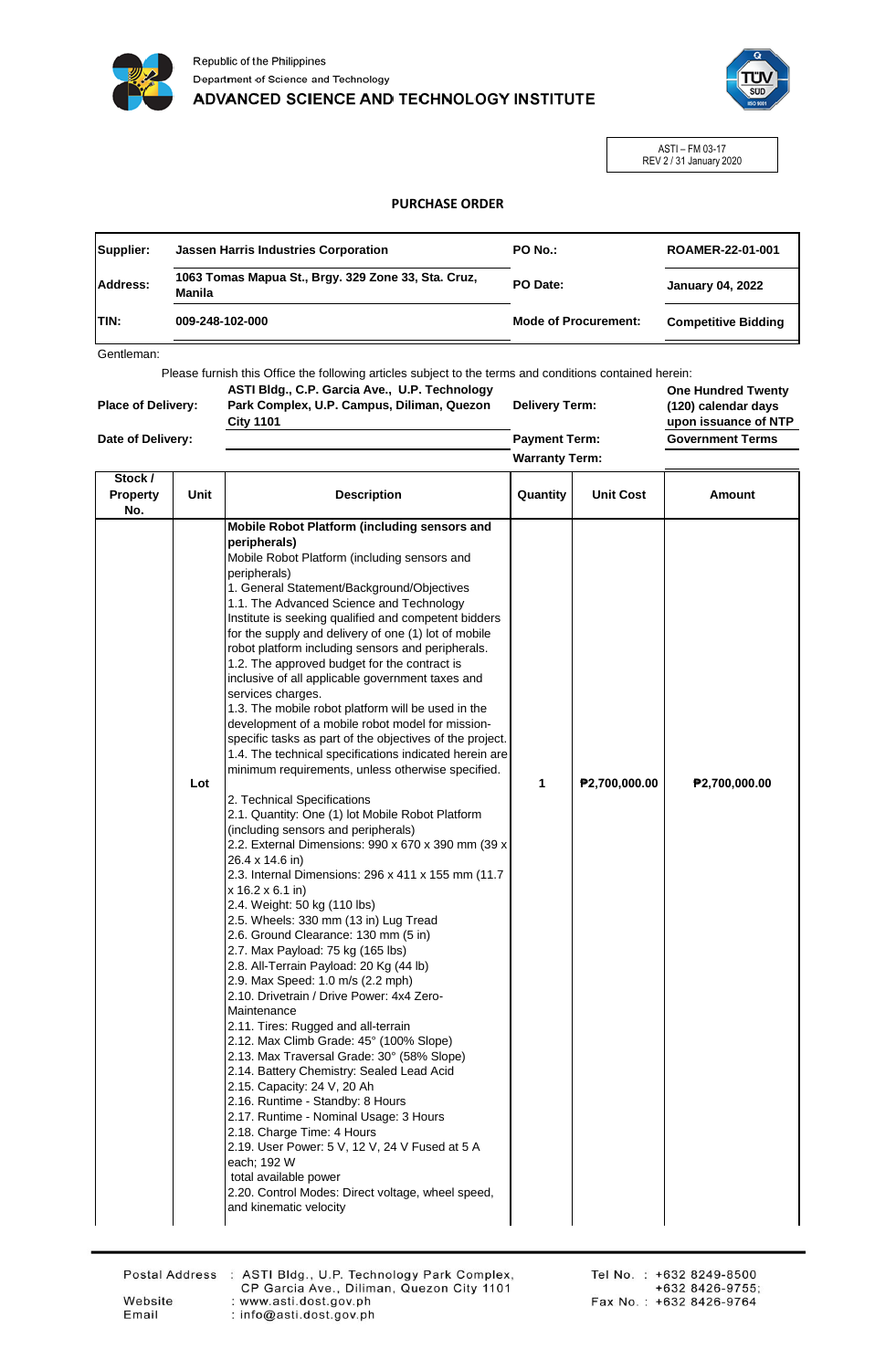2.21. Feedback: Battery voltage, motor currents, wheel odometry, and control system output 2.22. Communication: RS232 @ 115200 baud 2.23. Encoders: Quadrature: 78,000 pulses/m 2.24. Drivers and APIs: ROS Kinetic (or later), C++, Python, Mathworks 2.25. Operating Ambient Temperature: -10 to 40 °C (14 to 104 °F) Not in direct sunlight 2.26. Storage Temperature: -40 to 60 °C (-40 to 140 °F) 2.27. Rating: IP 44 (upgrade to IP 55 available) 3. Accessories 3.1. One (1) lot of mobile robot platform must include the following items with the following specifications: 3.1.1. One (1) Robot Base Unit: 3.1.1.1. One (1) UGV Chassis 3.1.1.2. One (1) Payload Mounting Framework 3.1.1.3. One (1) Onboard Microcontroller 3.1.1.4. Three (3) User Power Ports (VBat, 12V, 5V fused at 5A each) 3.1.1.5. Two (2) Gear Motors with Wheel Encoders 3.1.1.6. One (1) Current and Voltage Sense Package 3.1.1.7. One (1) Temperature Diagnostics Package 3.1.1.8. One (1) 24V 20Ah SLA Battery Pack 3.1.1.9. One (1) 24v DC Battery Charger 3.1.1.10. Compatibility: serial communications 3.1.1.11. with ROS driver 3.1.2. One (1) Top Plate 3.1.2.1. Diameter: 1/4" Aluminium top plate (for mounting sensing and computing payloads) 3.1.3. One (1) IMU/AHRS OpenIMU UM7 3.1.3.1. Three axes 3.1.3.2. 500Hz EKF with 100Hz Output 3.1.3.3. ±2° Static pitch / roll accuracy 3.1.3.4. ±5° Static pitch / roll accuracy 3.1.3.5. 0.01° Angular resolution 3.1.3.6. ARM Cortex processor 3.1.3.7. Open Firmware 3.1.3.8. Serial interface 3.1.3.9. With Vehicle mounting and wiring 3.1.4. One (1) Computer Board 3.1.4.1. CPU: At least 2.7GHz Intel i5-4570TE or equivalent/better 3.1.4.2. Memory: At least 8 GB RAM 3.1.4.3. Storage: At least 120GB SATA2 SSD 3.1.4.4. Minimum connectivity: 2x RS-232, 10x USB 2.0, 2x GigE, PCI Express 3.1.4.5. 120W power supply or better 3.1.4.6. WiFi adapter included 3.1.4.7. Wireless controller included 3.1.4.8. ROS/Ubuntu configuration files included 3.1.4.9. Vehicle mounting and wiring included 3.1.5. One (1) Wireless Access Point 3.1.5.1. 802.11a/g/n 3.1.5.2. Four (4) Gigabit LAN Ports 3.1.5.3. Three (3) External Antenna 3.1.6. One (1) Depth Camera 3.1.6.1. Vision processor D4 3.1.6.2. Up to 1280x720 active stereo depth resolution 3.1.6.3. Up to 1920x1080 RGB 3.1.6.4. Up to 90 FPS global shutter 3.1.6.5. Range: 0.2m up to 10m 3.1.6.6. FOV: 90 degrees 3.1.6.7. Built-in 6DOF IMU 3.1.6.8. With Integration, software, and URDF setup 3.1.7. One (1) 3D LiDAR 3.1.7.1. FOV: 360° x 30° 3.1.7.2. 16 Channel 3.1.7.3. Range: 100+m 3.1.7.4. Dual return 3.1.7.5. 300,000 points per second 3.1.7.6. With Vehicle mounting and wiring